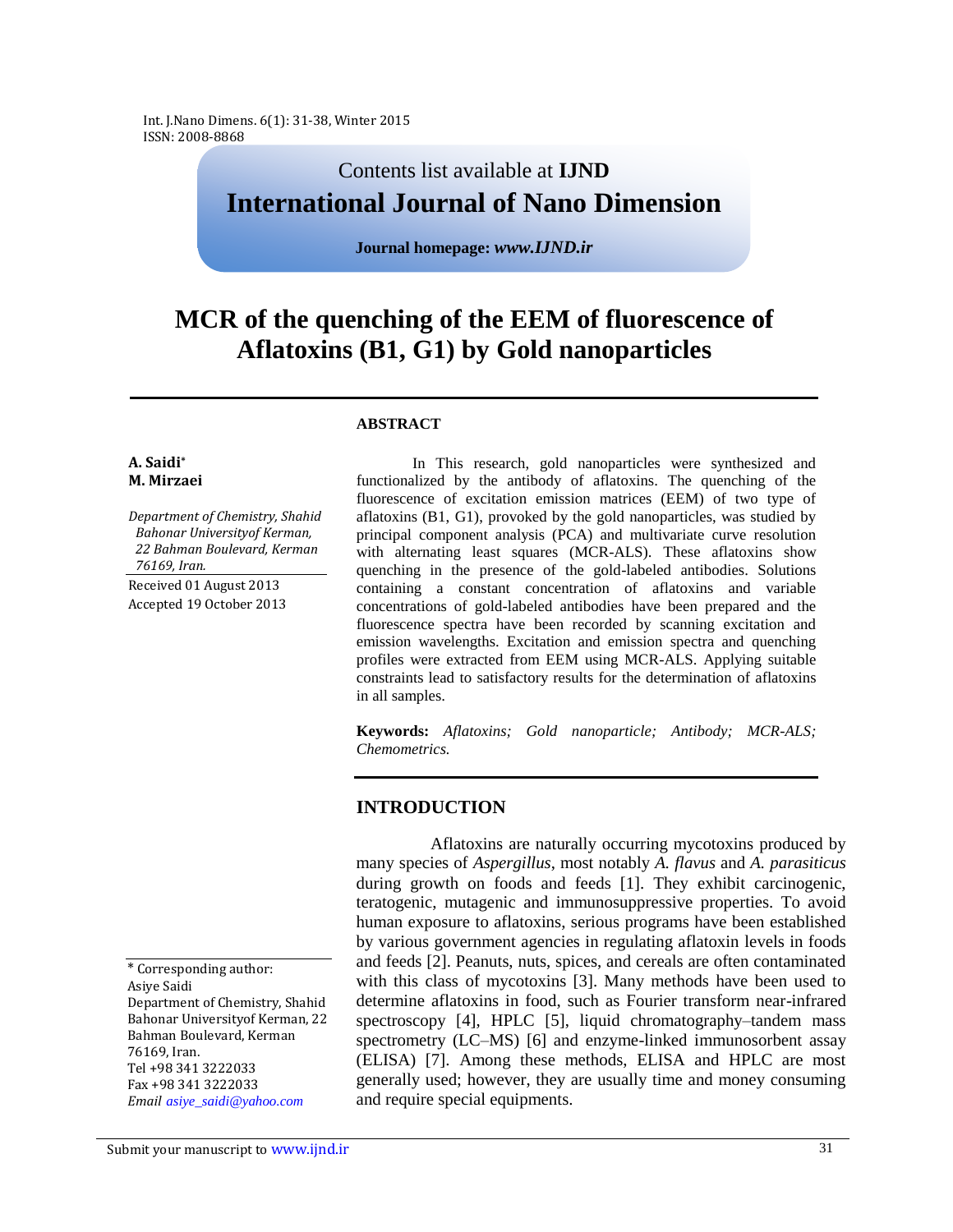Therefore, it is very important to create a sensitive, low cost, independent instrument or an easily performed assay to rapidly detect aflatoxins in food. One of the best detection techniques is fluorescence detection, which has achieved major developments in bioanalytical applications due to its wonderfully sensitivity and selectivity. In comparison with the usual fluorescence quenchers, gold nanoparticles (GNPs) have a very high ability for fluorescence quenching so, applying nanoparticles for the detection of biomolecules is extra interest [8]. GNP is a kind of promising nanomaterial, owing to their high extinction coefficients, strongly size-dependent surface plasmon resonance (SPR) and high surface to volume ratio [9]. It has acquired application as biological detection, biomarker, molecular recognition, catalysis, chemical sensor and nanoelectrode [10].

In addition, as super quenchers, GNPs have been served in fluorescence detection and fluorescence resonance energy transfer (FRET) assay [11]. Recent advances have led to the growth of functional nanoparticles linked to biological molecules like peptides, antibodies, nucleic acids and enzymes. Some of these functional nanoparticles that have been proved to be efficient and sensitive fluorescence quenchers have been hold for great promise for biosensors [12]. In this research, GNPs were synthesized and functionalized by the antibody of aflatoxins. Unlike fluorescence or enzyme-detection systems, goldlabeled antibodies are more stable and easy to use. There are no needs for fussy operations as incubation, washing and enzymatic reactions during signal generation, which surely shorten the detection time. Furthermore, nanoscale surfaces provided by GNPs could accelerate antibody– antigen reaction sufficiently, which supply an amplified signal [13]. The formation of goldlabeled antibodies was accomplished at optimal condition. Their formation processes were monitored by UV-visible (UV-vis) light measurements, whereas transmission electron microscopy (TEM) images were used to characterize the shape and particle size of the conjugates. Effect of GNP on the antibody in the conjugate system was studied by fluorescence spectroscopy. One of the best techniques to perform a global analysis on the effect of the gold nanoparticles-labeled antibodies on the

fluorescence spectra of aflatoxins is excitation emission measurements (EEM). In EEM spectroscopy a total fluorescence spectrum is obtained by systematically varying the excitation and emission wavelengths and collecting the resulting  $i \times j$  data matrix.

In order to extract all useful information from EEM data the chemometric methods must be employed. The good analytical potential of EEM coupled to chemometric methods has long ago been recognized. Multivariate curve resolution method based on alternating least squares (MCR-ALS) applies a more versatile model than the trilinear and, recently, has also shown to generate useful information from the analysis of EEM. MCR-ALS is a flexible method which can be used to analyze: (a) a single data matrix containing data recorded throughout an individual experiment, (b) a columnwise augmented data matrix containing data recorded over several experiments or techniques, (c) a row-wise data matrix, and (d) a simultaneous column and row-wise augmented data matrix. This method has some important features that differentiate it from other three-way data analysis methods. Firstly, it can be used for three-way data with different data structures: trilinear and not trilinear. Secondly, it has a simple algorithmic implementation based on matrix inversion. Thirdly, eigenvalue–eigenvector decomposition of the experimental data matrix is used to determine the number of independent contributions. And finally, it means that several constraints can be simply applied during the ALS optimization with increasing reliability of the solutions obtained.

This paper describes the application of MCR-ALS method on the EEM data obtained from some different mixtures of two kinds of aflatoxins (AFB1 and AFG1) acquired as function of the extent of quenching provoked by gold-labeled antibodies. The analysis of the spectroscopic data by MCR-ALS allows the determination of the pure spectra and concentration profiles of aflatoxins in the samples with several advantages, such as procedure simplicity, rapid operation and immediate results, low cost, and no requirement for skilled technicians or expensive equipment.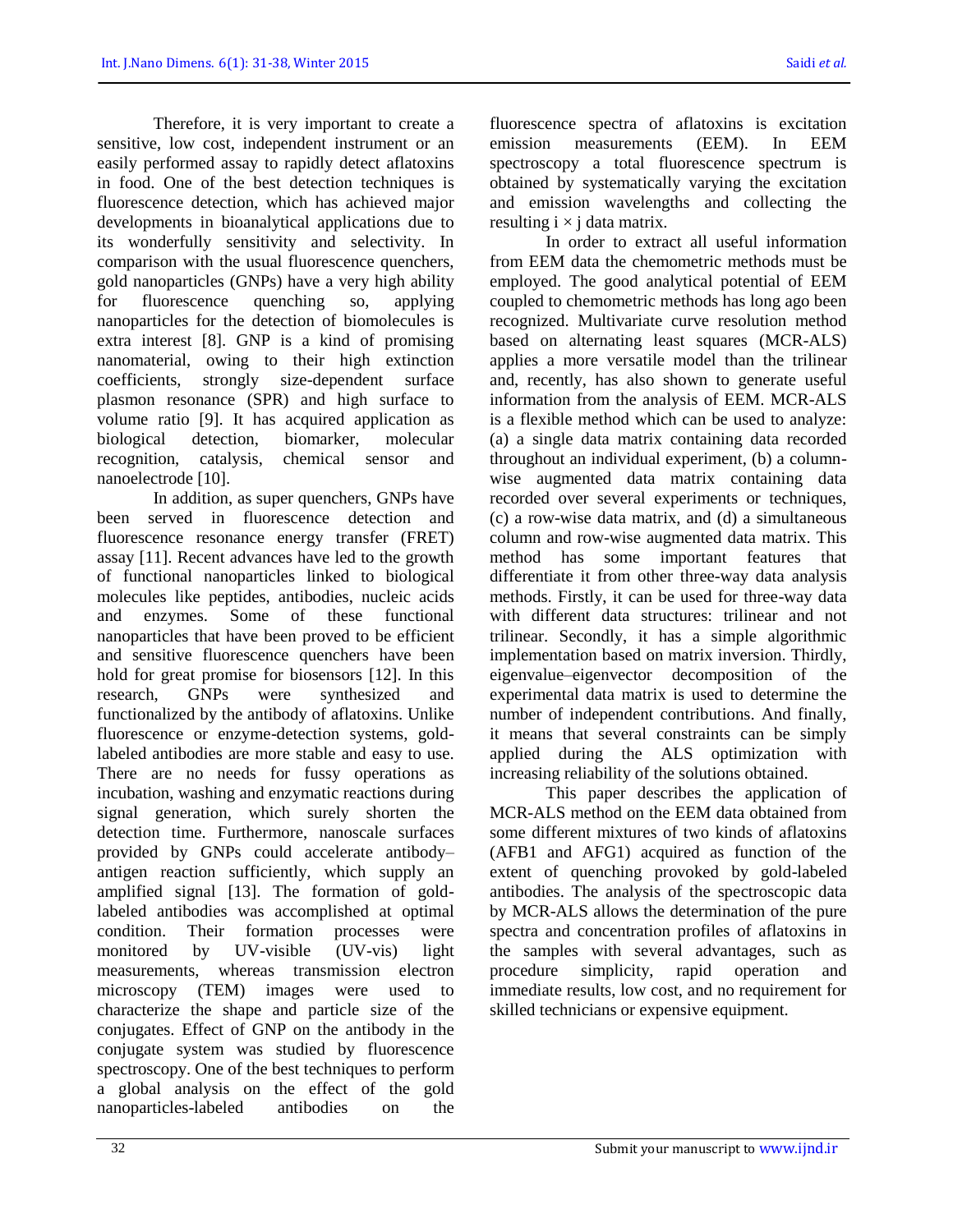## **EXPERIMENTAL**

#### *Materials*

Standard solutions of aflatoxins B1 and G1  $(1000 \text{ ngL}^{-1})$  in methanol were purchased monthly from Marjaan Khatam (Training, Research & Q.C. Lab. Services, Tehran, Iran). These solutions were stored at -18 °C. All needed working solutions were prepared daily by diluting these standard solutions. Anti-aflatoxin (B1 and G1) mouse monoclonal antibody, Hydrogen tetrachloro Aurate(III)  $(HAuCl<sub>4</sub>.3H<sub>2</sub>O)$  and sodium citrate were obtained from Sigma-Aldrich (USA) used without further purification. Phosphate-buffered saline (PBS, pH 7.4, 0.01 M in 0.85% NaCl) was prepared. All other chemicals were of analytical grade and were used without further purification.

## *Instruments and software*

UV–vis absorption spectra were carried out on a Spectrophotometer (VARIAN Cary 50). The transmission electron microscopy (TEM) images were taken with a Philips CM-10 instrument. The zeta potentials were carried out by a Zetasizer particle analyzer (Malvern Instruments, UK). All the fluorescence measurements were performed on an RF-5301PC spectrofluorimeter (Shimadzu Corporation, Japan). The software used in this work has been written by R. Tauler and can be downloaded from the group Web page (*http://www.ub.es/gesq/eq1\_eng.htm*).

## *Synthesis and characterization of GNPs*

An aqueous solution of tetrachloroauric acid (50 ml of  $0.01\%$  [w/v]  $HAuCl<sub>4</sub>.3H<sub>2</sub>O$ ) was heated to boiling. To the boiling solution, 2 ml of 1% sodium citrate was immediately added under constant stirring. The color of the solution changed from yellow to red within 1 min. The solution was allowed to boil for another 10 min. After cooling, in dark, the solution volume made up to 50 ml with distilled water. The colloidal solution was stored in a dark bottle at 4 °C and was used in the preparation of the gold-labeled antibody. The transmission electron microscopy (TEM) indicated the image of GNPs.

## *Formation of gold-labeled antibody*

Monoclonal antibody  $(1 \text{ mgL}^{-1}, 1 \text{ ml})$ prepared in pH 7.4 phosphate-buffer solution (0.01 M) was added to 1 ml of colloidal gold solution

while stirring. The pH of the GNP solution was adjusted to 7.4 by addition of dilute 0.01 M  $\text{Na}_2\text{CO}_3$ before adding the antibody. This was done in as much as the optimum stability of the conjugates at pH 7.4. The solution was stored for a period of 1.5 h at room temperature and centrifuged (5000 rpm at 4°C) in an Eppendorf centrifuge (Model 5804R, Germany) for 30 min to remove unconjugated antibody from the solution. The pellet obtained was dispersed in 2mL PBS at pH 7.4 and stored at 4 °C for further experiments. . The formation of goldlabeled antibodies was monitored by UV-visible light measurements, transmission electron microscopy (TEM) and fluorescence spectroscopy.

## *Fluorescence quenching by GNPs*

Solutions containing a constant concentration of both of the aflatoxins equal to  $1.6$ ng $L^{-1}$  and a variable concentration of goldlabeled antibodies have been prepared. The range of concentration of the gold-labeled antibodies was about  $0-0.22$  mgL $^{-1}$ . The fluorescence spectra have been recorded after the solution preparation. Excitation (Ex) wavelengths were set from 350 to 370 nm, and emission (Em) wavelengths were set from 400 to 570 nm. Ex and Em wavelength increments were 1 nm with a slit of 10mm. EEM data were measured using 1cm path length quartz cell. Each samples yield one data matrix which was analyzed by MCR-ALS method.

## *MCR-ALS of EEM*

The presence of gold-labeled antibodies provokes quenching of the EEM due to the complexation of the fluorescent binding sites. The fluorescence spectra of both aflatoxins results from the contribution of two fluorophores, with somewhat different fluorescence properties, that are severely overlapped. Nevertheless, although this preliminary analysis of the EEM supported that they contain a lot of information about the aflatoxins samples and about the quenching process, chemometric methods must be used in order to extract useful information. The first objective in an aflatoxins EEM analysis is the calculation of the individual fluorophores that constitute the global EEM. Before the alternating least squares iterative process begins, the number of compounds in a particular experiment should be determined according to the principal component analysis (PCA) [14] by applying singular value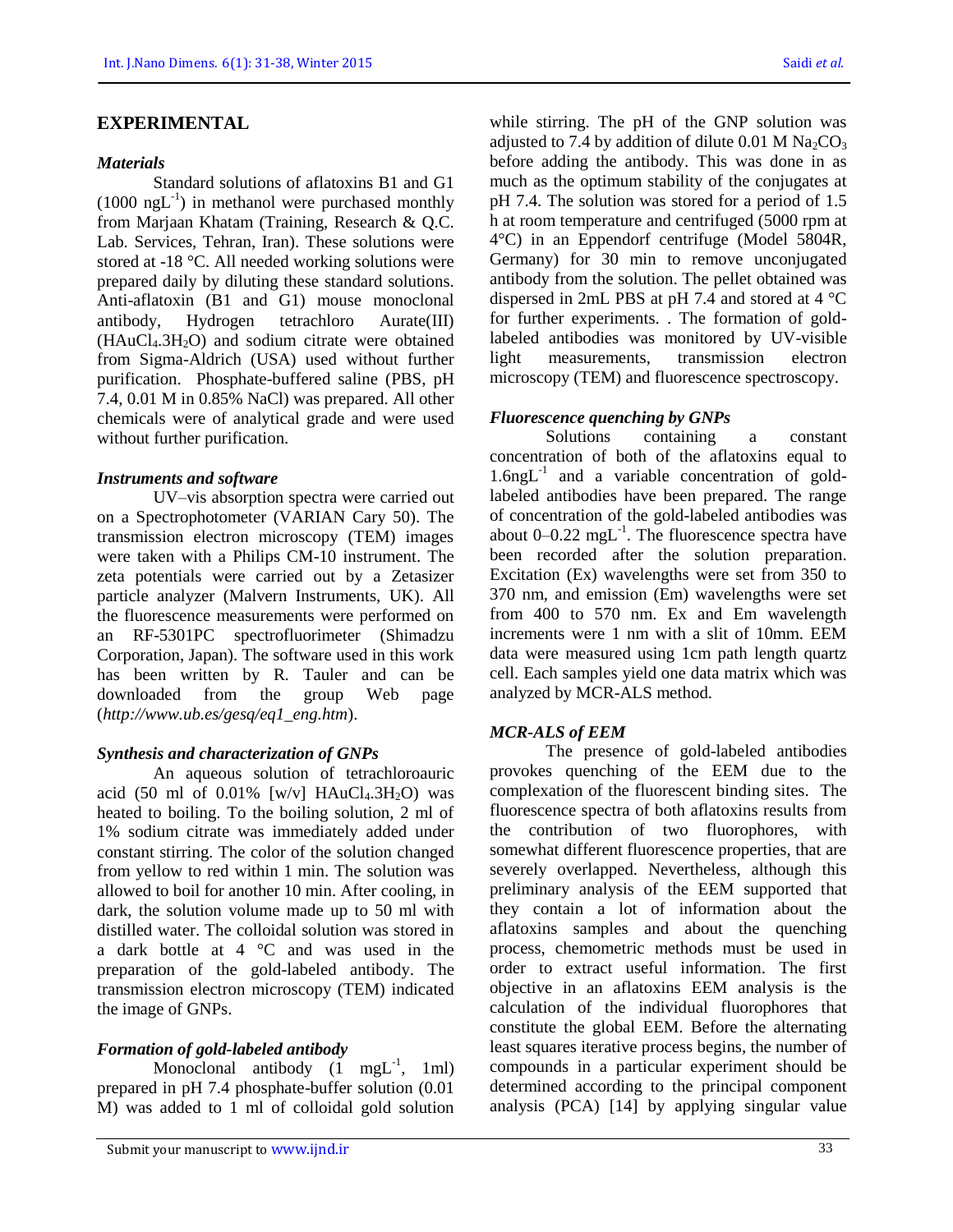decomposition (SVD) or evolving factor analysis (EFA) methods [15]. It is assumed that the variance explained by chemical compounds is significantly larger than noise variance. In this study, SVD and EFA methods were applied for rank analysis.

The fluorescence intensity emitted by a fluorophore is related to the excitation and emission wavelength. An EEM contains all the steady state fluorescence features of a fluorophore. In excitation–emission fluorescence data, all the data matrices for the EEM spectra of each measured sample can be aligned to one another to acquire an augmented data matrix [16]. Both excitation-wise and emission-wise matrix augmentations are possible in fluorescence. In the excitation-wise augmentation used here, the matrices are put on top of one other and the common excitation wavelengths are kept in the same column. Using this resolution method, the excitation-wise (column wise) augmented data matrices are modeled with the equation:

$$
D_{aug} = Y_{aug} X^T + E_{aug} \tag{1}
$$

Where  $D_{\text{aug}}$  is the excitation-wise augmented response data matrix,  $Y_{\text{aug}}$  the augmented matrix of excitation spectra,  $X<sup>T</sup>$  the transposed matrix of emission spectra and Eaug is the matrix of residuals. The quantitative information is contained in the relative intensities of the excitation spectra  $Y_{aug}$ . It should be noted that this data arrangement presumes that the spectra of the common species, in the different matrices, are the same.

To initiate the iterative ALS procedure, an initial estimation is needed for the spectral or concentration profiles for each species. It is sensible to start with the best possible estimates available. Different methods are used for this purpose like evolving factor analysis [17] or the determination of the purest variables [18]. In this work, initial estimations based on purest variables were selected. Iterations continue until an optimal solution is obtained. The constraints applied to get physically meaningful solutions during the ALS optimization were non-negativity constraint, because either emission or excitation spectra must be always positive and equality constraints in pure spectral profiles, because the component spectra are known.

In order to evaluate the fitting error in the reproduction of the original matrix using the solutions either found by principal component analysis or by MCR-ALS, a lack of fit (LOF) value was calculated using the following equation:

$$
LOF(\%){=}100(\textstyle\sum_{i,j}(D_{i,j}{-}D^{'_{i,j}})^{2}/\textstyle\sum_{i,j}D_{i,j}^{2})^{0.5}\qquad(2)
$$

Where  $D_{i,j}$  and  $D^{\hat{}}_{i,j}$  represents the fluorescence intensity at spectra *i* and wavelength *j*  in the experimental and calculated matrices, respectively.

## **RESULTS AND DISCUSSION**

## *Conjugation studies of gold nanoparticles to aflatoxins' antibodies*

For conjugation, antibody was directly adsorbed on the GNP surfaces, mediated mainly by London-van der Waals forces and hydrophobic interactions [19]. The colloidal gold was established in the solution by virtue of a balance between electrostatic repulsion and London-van der Waals attraction among the particles. However, on addition of ionic substance, the attracting force becomes greater than the counteraction, which leads to an aggregation accompanying a color change from red to blue [19]. Coating the colloidal surfaces with protein molecules, such as antibody, can prevent this instability.

#### *Optimization of the effective parameters on the conjugation process*

Optimal conditions of pH and antibody concentration for the coating can be determined by subtracting the absorption in the wavelength 520 and 580 nm  $(A_{520}-A_{580})$ . GNPs solutions adjusted to pH range of 5–9 were pipetted into a series of tubes. Antibody solutions  $(0.2-2mgL^{-1}, 1 ml)$  were added to each colloidal gold solution diluted in a series of concentrations. Each tube received 1 ml of 10% NaCl and was shaken for 5 min. Absorption of each tube at 520 and 580 nm was determined 10 min later. For antibody, the minimal concentration to stabilize colloidal gold was approximately at 1  $mgL^{-1}$  and the pH of the gold-labeled antibody solution was determined to be 7.4.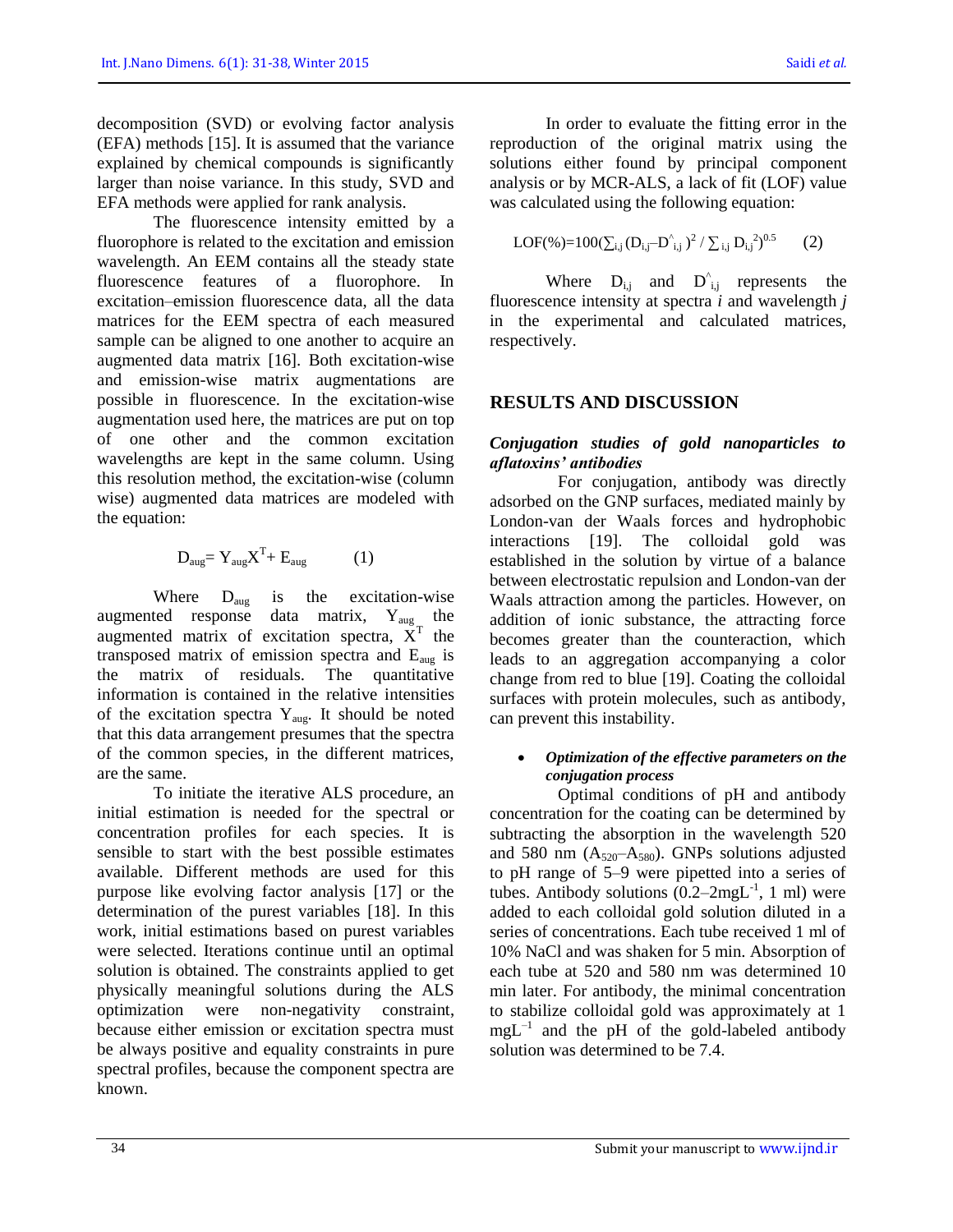Figure 1 shows the UV-vis spectra of the colloidal gold nanoparticles (curve a) and their antibodies conjugates (curve b), prepared as described previously. A peak at ~519 nm in curve (a) is due to the surface plasmon resonance of GNPs. After addition of the antibody, the surface plasmon band broadened and red shifted due to the interaction of the antibody with colloidal gold nanoparticles.



**Fig. 1.** UV-visible spectra of ofGNPs(a) and gold-labeled antibodies(b).

The immunoreactivity of antibody depends upon the tertiary structure of the antibody remaining unperturbed after formation of conjugates with GNP [20]. The tertiary structure of the antibody can be studied by fluorescence measurements, by exciting the sample at a particular wavelength and monitoring the fluorescence emission from the tryptophan or tyrosine residues in the antibody. Figure 2 shows the fluorescence spectrum of free antibodies to both aflatoxins (pH 7.4, 0.01 M PBS). The sample was excited at 275 nm, and the emission was monitored in the range of 300–400 nm. A broad band was observed at 336 nm and indicates intactness of the tertiary structure of antibody in solution. The curve of gold-labeled antibody showed the fluorescence spectrum recorded under the same emission conditions. The nature of the curve and peak position was quite similar to the free antibody indicating the intactness of the antibody after the conjugation. Comparing the tryptophan emission intensities of the gold-labeled antibody versus that of free antibody, a significant amount of

fluorescence quenching of tryptophan residues in the antibody was observed.



**Fig. 2.** Fluorescence spectra of free antibodies and gold-labeled antibodies.

Figure 3 shows the TEM images of the GNPs and the gold-labeled antibodies. The average diameter of GNPs was about 3 nm.



**Fig. 3.** TEM images of GNPs(a) and gold-labeled antibodies(b).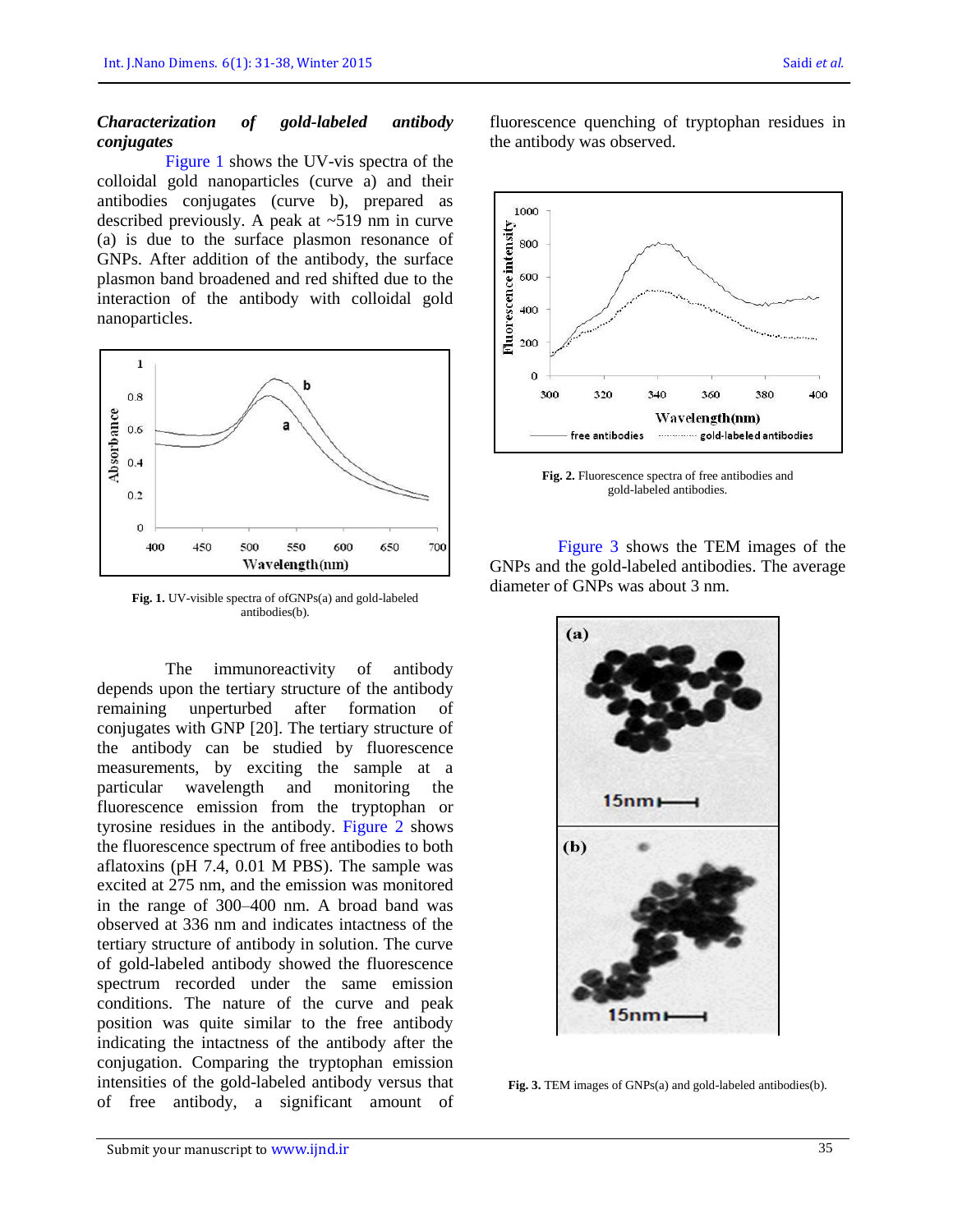#### *The interaction of aflatoxins with gold-labeled antibodies*

GNP can be as a quencher to decrease the fluorescence intensity of fluorophores owing to FRET [21]. The dynamic quenching process included an instantaneous exciplex formed between excited fluorescent molecules and quenchers [22]. These exciplex could not emit fluorescence or become different from the original fluorescent molecules, which cause quenching happen. Similarly, this quenching process occurred when gold-labeled antibodies were mixed with aflatoxins in solution, the exciplex of GNPs and aflatoxins was formed, and then caused the decrease of fluorescent intensity of aflatoxins. In the process of resonance energy transfer, the efficiency depends on the overlap degree of emission spectra of donor and the absorption spectra of acceptor. The much more overlap, the higher efficiency [21]. Figure 4 shows the absorption spectrum of gold-labeled antibodies and the emission spectrum of aflatoxins. The prominent overlap between the absorption spectrum of gold-labeled antibodies and the emission spectrum of aflatoxins provides great probability of energy transfer from the excited aflatoxins to gold-labeled antibodies, and hence the intensively quenching of the fluorescence.



**Fig. 4.** Fluorescence emission spectra of aflatoxins and absorption spectra of gold-labeled antibodies.

Figure 5 exhibits the concentration influence of GNPs on the fluorescence of aflatoxins. In this experiment, a series of goldlabeled antibodies solutions with the final concentrations between  $0-0.22$  mgL<sup>-1</sup> were prepared respectively. The as-prepared gold-labeled

antibodies solutions were mixed with  $2ngL^{-1}$  of aflatoxins solution, and then fluorescence spectra were examined. It can be found that all emission spectra were located at about 440 nm, but the fluorescence of aflatoxins was quenched obviously when mixed with gold-labeled antibodies. As expected, the fluorescence intensity of aflatoxins decreased with the increasing amount of the goldlabeled antibodies.



**Fig. 5.** Fluorescence emission spectra of aflatoxins added gold-labeled antibodies with different concentrations (from top to bottom 0–0.5 mg/L).

#### *MCR-ALS Analysis of fluorescence data*

In this work, data sets coming from fluorescence intensity of samples containing of AfB1 and AfG1 provided rank-deficient data sets, i.e., the number of distinguishable contributions is lower than the total number of chemical compounds in the data set. This may be the case of a process where two compounds have identical signals. As shown in Figure 6 the fluorescence spectra of both aflatoxins are severely overlapped. Rank-deficiency can be broken doing matrix augmentation of the mixture matrix with some standard aflatoxins matrices. Rules have been established proving that suitable full rank information appended to the rank-deficient matrix allows for the detection of all chemical contributions in the augmented data set [23].

The MCR-ALS procedure decomposes the augmented data matrices into two matrices: one matrix containing the excitation spectra as function of the concentration, and the second matrix containing the emission spectra common to all concentrations. Non-negativity constraint and equality constraint in spectral profiles were applied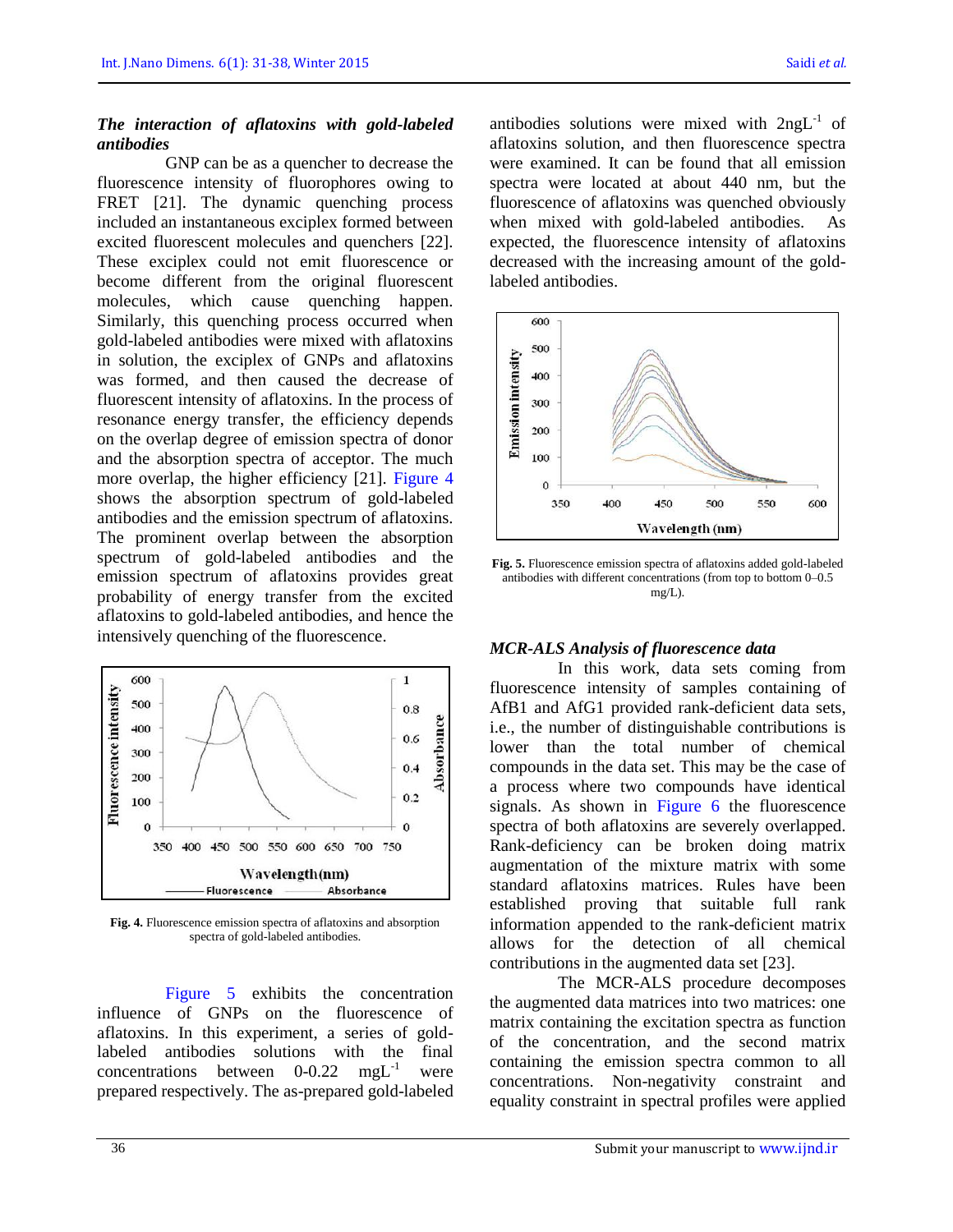in excitation and emission modes. In this particular case we used an excitation-wise augmented data matrix with emission spectra as initial estimates that we had obtained by individually analyzing standard matrices and choosing the most representative spectra of each analyte. The optimal solution with two components was obtained in the 20th iteration, with a fitting error (LOF) at the optimum of 0.129%. The percent of variance explained at the optimum  $(r^2)$  was 99.95%. Figure 6 shows typical results obtained by MCR-ALS for the augmented matrix of the aflatoxin mixtures and standard samples at different concentrations of gold-labeled antibodies.



**Fig. 6.** Spectra profile of AFB1 and AFG1 from MCR-ALS.

## **CONCLUSION**S

The effect of gold nanoparticles on the fluorescence properties of aflatoxins B1 and G1 was studied in this paper. It was found that goldlabeled antibodies can quench the fluorescence of the aflatoxins owing to FRET. With the increasing of the concentration of GNPs, the fluorescence intensity of aflatoxins decreased correspondingly. As consequence of the relatively broad band that characterizes emission spectra EEM are usually characterized by several quite overlapped spectra that cannot be resolved by direct inspection of data. The strategy use in this study, constituted by MCR-ALS, provided to be easy to implement and to originate reliable results. MCR-ALS can be successfully applied to excitation–emission spectra matrices to simultaneous determination of AFB1 and AFG1.

#### **REFERENCES**

- [1] Li P. W., Zhang O., Zhang W., (2009), Immunoassays for aflatoxins. *Trends Anal. Chem*. 28: 1115–1126.
- [2] Chu F. S., Mycotoxins. In: Food Borne Diseases, D. O. Cliver (Ed.), New York, *Academic Press*, 2002.
- [3] Cervino C., Asam S., Knopp D., Rychlik M.,Niessner R., (2008), Use of isotopelabeled aflatoxins for LC-MS/MS stable isotope dilution analysis of foods. *J. Agric. Food Chem.* 56: 1873–1879.
- [4] Tripathi S., Mishra H. N., (2009), A rapid FT-NIR method for estimation of aflatoxin B<sup>1</sup> in red chili powder. *Food Control*. 20: 840–846.
- [5] Gomez-Catalan J., Pique E., Falco G., Borrego N., Rodamilans M., Llobet J. M., (2005), Determination of aflatoxins in medicinal herbs by HPLC. An efficient method for routine analysis. *Phytochem. Anal.* 16: 196–204.
- [6] Edinboro L. E., Karnes H. T., (2005), Determination of aflatoxin B1 in sidestream cigarette smoke by immunoaffinity column extraction coupled with liquid chromatography/mass spectrometry. *J. Chromatogr. A.* 1083: 127–132.
- [7] Lee N. A., Wang S., Allan R. D., Kennedy I. R.,  $(2004)$ , A rapid aflatoxin B<sub>1</sub> ELISA: Development and validation with reduced matrix effects for peanuts, corn, pistachio, and Soybeans. *J. Agric. Food Chem.* 52: 2746–2755.
- [8] Zhao X., Hilliard L. R., John Mechery S., Wang Y., Bagwe R. P., Jin S., (2004), A rapid bioassay for single bacterial cell quantitation using bioconjugated nanoparticles. *PNAS.* 101: 15027–15032.
- [9] Wang M., Chen S., Xia Y., Zhang Y., Huang W., Zheng J., Li Z., (2010), Nanoassemblies of colloidal gold